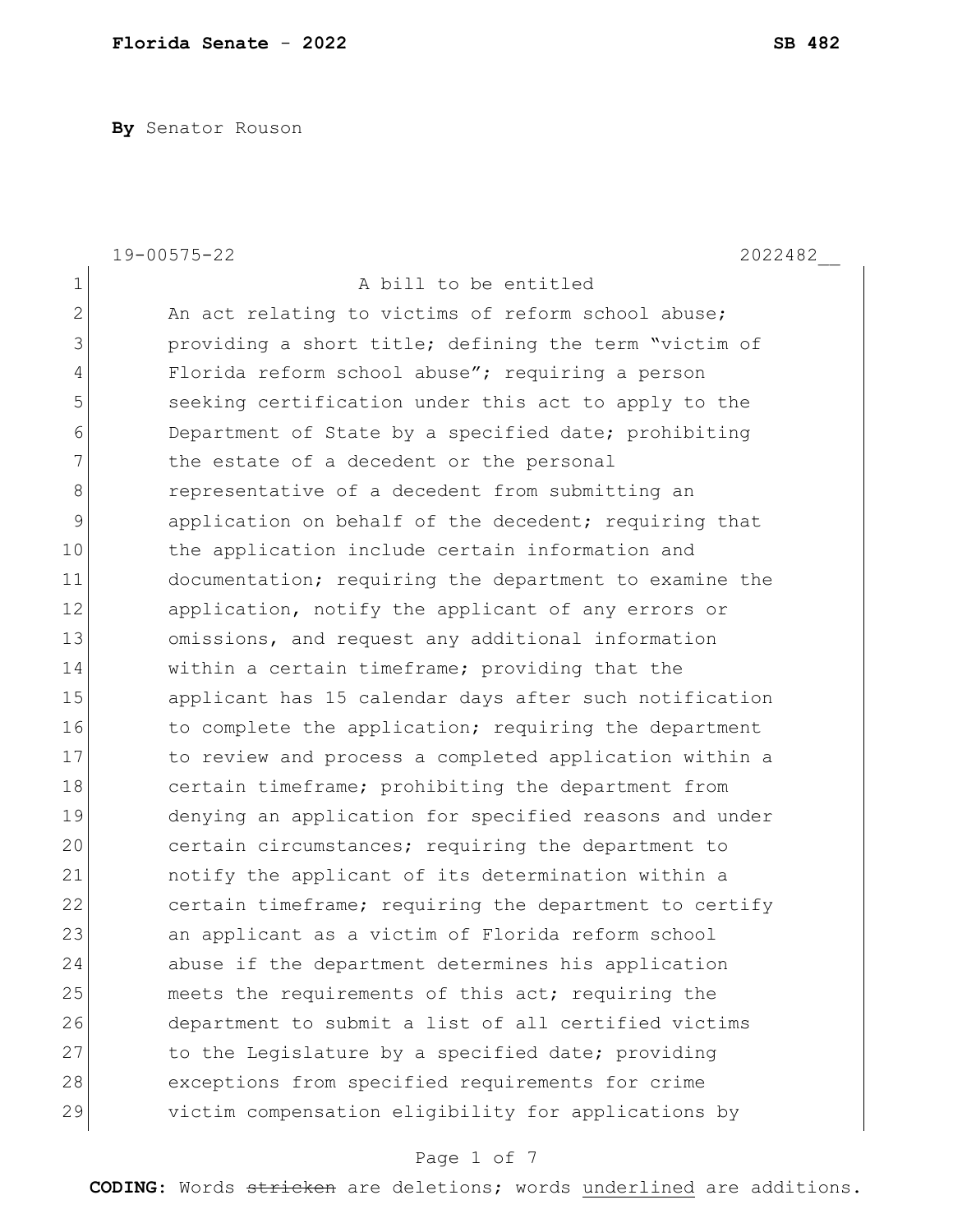```
19-00575-22 2022482__
30 victims of Florida reform school abuse; providing an 
31 effective date.
32
33 WHEREAS, the Florida State Reform School, also known as the
34 "Florida Industrial School for Boys," the "Florida School for 
35 Boys," the "Arthur G. Dozier School for Boys," and the "Dozier 
36 School," was opened by the state in 1900, in Marianna, to house
37 children who had committed minor criminal offenses, such as 
38 incorrigibility, truancy, and smoking, as well as more serious 
39 offenses, such as theft and murder, and
40 WHEREAS, throughout the Dozier School's history, reports of 
41 abuse, suspicious deaths, and threats of closure plagued the 
42 school, and
43 WHEREAS, many former students of the Dozier School have 
44 sworn under oath that they were beaten at a facility located on 
45 school grounds known as the "White House," and
46 WHEREAS, a psychologist employed at the Dozier School 
47 testified under oath at a 1958 United States Senate Judiciary
48 Committee hearing that boys at the school were beaten by an 
49 administrator, that the blows were severe and dealt with great 
50 force with a full arm swing over the head and down, that a
51 leather strap approximately 10 inches long was used, and that
52 the beatings were "brutality," and
53 WHEREAS, a former Dozier School employee stated in 
54 interviews with law enforcement that, in 1962, several employees 
55 of the school were removed from the facility based upon 
56 allegations that they made sexual advances toward boys at the 
57 facility, and
58 WHEREAS, a forensic investigation funded by the Legislature
```
### Page 2 of 7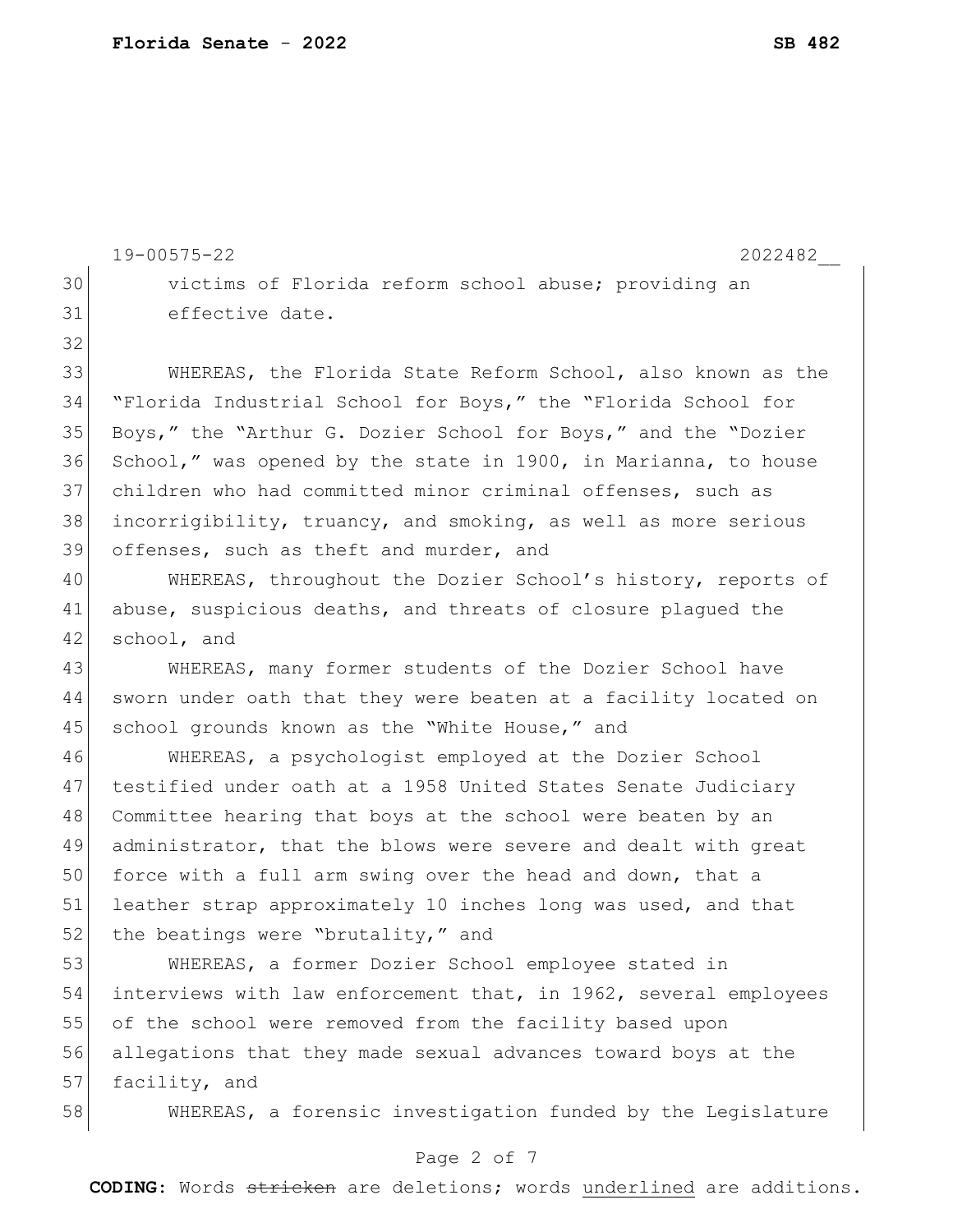19-00575-22 2022482\_\_ 59 and conducted from 2013 to 2016 by the University of South 60 Florida found incomplete records regarding deaths and 45 burials 61 that occurred at the Dozier School between 1900 and 1960 and 62 found that families were often notified of the death after the 63 child was buried or were denied access to their child's remains 64 at the time of burial, and 65 WHEREAS, the excavations conducted as part of the forensic 66 investigation revealed more burials than reported in official 67 records, and 68 WHEREAS, in 1955, the state opened a new reform school in 69 Okeechobee called the Florida School for Boys at Okeechobee, 70 referred to in this act as the "Okeechobee School," to address 71 overcrowding at the Dozier School, and staff members of the 72 Dozier School were transferred to the Okeechobee School, where 73 similar disciplinary practices were implemented, and 74 WHEREAS, many former students of the Okeechobee School have 75 sworn under oath that they were beaten at a facility on school 76 grounds known as the "Adjustment Unit," and 77 WHEREAS, more than 500 former students of the Dozier School 78 and the Okeechobee School have come forward with reports of 79 physical, mental, and sexual abuse by school staff during the 80 1940s, 1950s, 1960s, and 1970s and the resulting trauma that has 81 endured throughout their lives, and 82 WHEREAS, this is a unique and shameful chapter in the 83 history of the state, during which children placed into custody

84 of state employees were subjected to physical, mental, and 85 sexual abuse rather than the quidance and compassion that 86 children in state custody should receive, and

87 WHEREAS, during the 2017 legislative session, the

### Page 3 of 7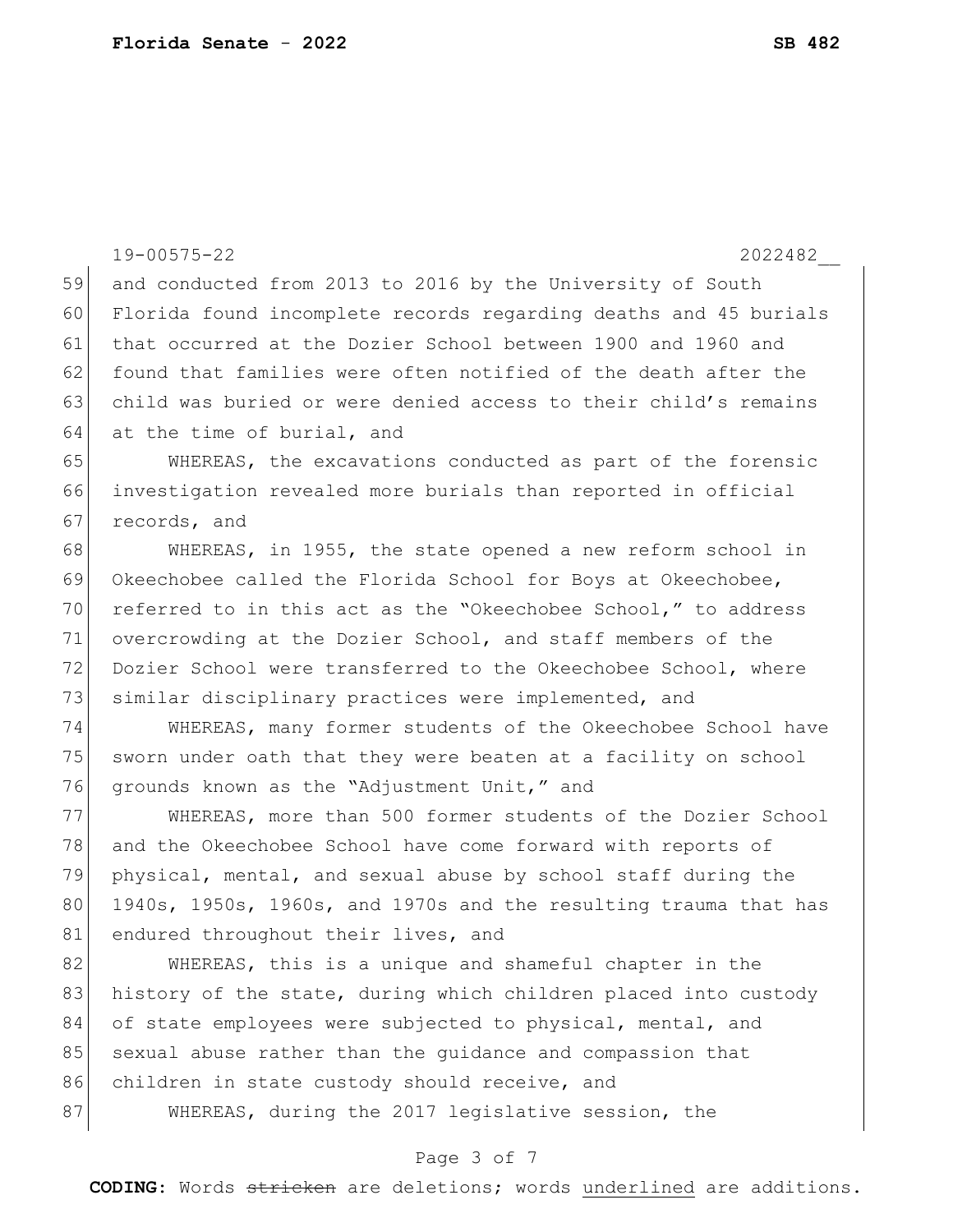|     | 19-00575-22<br>2022482                                           |  |  |  |  |  |  |  |
|-----|------------------------------------------------------------------|--|--|--|--|--|--|--|
| 88  | Legislature unanimously issued a formal apology to the victims   |  |  |  |  |  |  |  |
| 89  | of abuse with the passage of CS/SR 1440 and CS/HR 1335,          |  |  |  |  |  |  |  |
| 90  | expressing regret for the treatment of boys who were sent to the |  |  |  |  |  |  |  |
| 91  | Dozier School and the Okeechobee School; acknowledging that the  |  |  |  |  |  |  |  |
| 92  | treatment was cruel, unjust, and a violation of human decency;   |  |  |  |  |  |  |  |
| 93  | and expressing its commitment to ensure that children who have   |  |  |  |  |  |  |  |
| 94  | been placed in the state's care will be protected from abuse and |  |  |  |  |  |  |  |
| 95  | violations of human decency, NOW, THEREFORE,                     |  |  |  |  |  |  |  |
| 96  |                                                                  |  |  |  |  |  |  |  |
| 97  | Be It Enacted by the Legislature of the State of Florida:        |  |  |  |  |  |  |  |
| 98  |                                                                  |  |  |  |  |  |  |  |
| 99  | Section 1. (1) This act may be known and cited as the            |  |  |  |  |  |  |  |
| 100 | "Arthur G. Dozier School for Boys and Okeechobee School Abuse    |  |  |  |  |  |  |  |
| 101 | Victim Certification Act."                                       |  |  |  |  |  |  |  |
| 102 | (2) As used in this act, the term "victim of Florida reform      |  |  |  |  |  |  |  |
| 103 | school abuse" means a living person who was confined at the      |  |  |  |  |  |  |  |
| 104 | Arthur G. Dozier School for Boys or the Okeechobee School at any |  |  |  |  |  |  |  |
| 105 | time between 1940 and 1975 and who was subjected to mental,      |  |  |  |  |  |  |  |
| 106 | physical, or sexual abuse perpetrated by school personnel during |  |  |  |  |  |  |  |
| 107 | the period of confinement.                                       |  |  |  |  |  |  |  |
| 108 | (3) (a) A person seeking to be certified as a victim of          |  |  |  |  |  |  |  |
| 109 | Florida reform school abuse must submit an application to the    |  |  |  |  |  |  |  |
| 110 | Department of State no later than September 1, 2022. The estate  |  |  |  |  |  |  |  |
| 111 | of a decedent or the personal representative of a decedent may   |  |  |  |  |  |  |  |
| 112 | not submit an application on behalf of the decedent.             |  |  |  |  |  |  |  |
| 113 | (b) The application must include:                                |  |  |  |  |  |  |  |
| 114 | 1. An affidavit stating that the applicant was confined at       |  |  |  |  |  |  |  |
| 115 | the Arthur G. Dozier School for Boys or the Okeechobee School,   |  |  |  |  |  |  |  |
| 116 | the beginning and ending dates of the confinement, and that the  |  |  |  |  |  |  |  |
|     |                                                                  |  |  |  |  |  |  |  |

# Page 4 of 7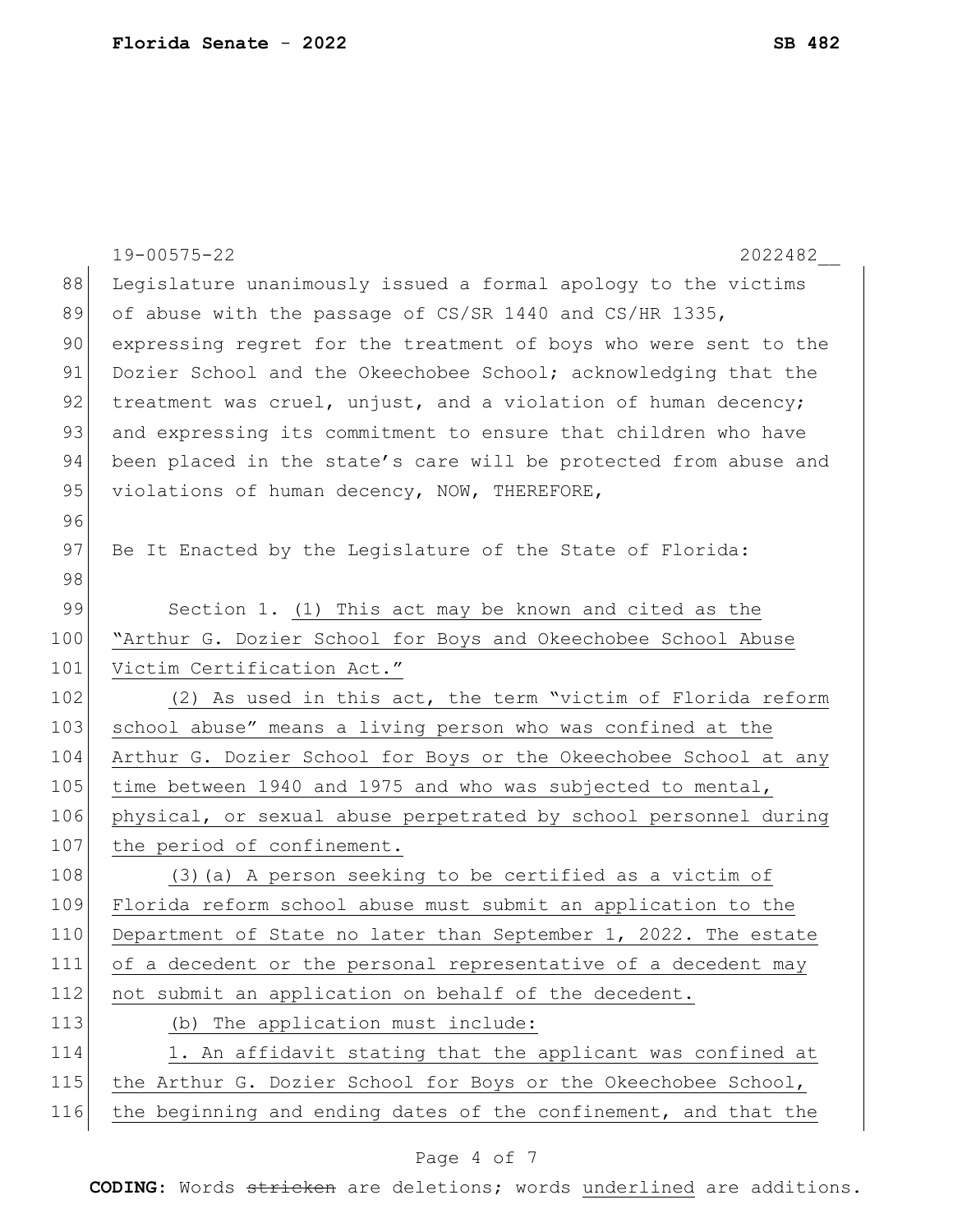|     | 19-00575-22<br>2022482                                           |  |  |  |  |  |  |
|-----|------------------------------------------------------------------|--|--|--|--|--|--|
| 117 | applicant was subjected to mental, physical, or sexual abuse     |  |  |  |  |  |  |
| 118 | perpetrated by school personnel during the period of             |  |  |  |  |  |  |
| 119 | confinement;                                                     |  |  |  |  |  |  |
| 120 | 2. Documentation from the Florida State Archives, the            |  |  |  |  |  |  |
| 121 | Arthur G. Dozier School for Boys, or the Okeechobee School which |  |  |  |  |  |  |
| 122 | shows that the applicant was confined at the school or schools   |  |  |  |  |  |  |
| 123 | for any length of time between 1940 and 1975; and                |  |  |  |  |  |  |
| 124 | 3. Positive proof of identification, including a current         |  |  |  |  |  |  |
| 125 | form of photographic identification.                             |  |  |  |  |  |  |
| 126 | (c) Within 30 calendar days after receipt of an                  |  |  |  |  |  |  |
| 127 | application, the Department of State shall examine the           |  |  |  |  |  |  |
| 128 | application and notify the applicant of any errors or omissions  |  |  |  |  |  |  |
| 129 | or request any additional information relevant to the review of  |  |  |  |  |  |  |
| 130 | the application. The applicant has 15 calendar days after        |  |  |  |  |  |  |
| 131 | receiving such notification to complete the application by       |  |  |  |  |  |  |
| 132 | correcting any errors or omissions or submitting any additional  |  |  |  |  |  |  |
| 133 | information requested by the department. The department shall    |  |  |  |  |  |  |
| 134 | review and process each completed application within 90 calendar |  |  |  |  |  |  |
| 135 | days after receipt of the application.                           |  |  |  |  |  |  |
| 136 | (d) The Department of State may not deny an application due      |  |  |  |  |  |  |
| 137 | to the applicant's failure to correct an error or omission or    |  |  |  |  |  |  |
| 138 | failure to submit any additional information requested by the    |  |  |  |  |  |  |
| 139 | department if the department failed to timely notify the         |  |  |  |  |  |  |
| 140 | applicant of such error or omission or timely request additional |  |  |  |  |  |  |
| 141 | information as provided in paragraph (c).                        |  |  |  |  |  |  |
| 142 | (e) The Department of State shall notify the applicant of        |  |  |  |  |  |  |
| 143 | its determination within 5 business days after reviewing and     |  |  |  |  |  |  |
| 144 | processing the application. If the department determines that an |  |  |  |  |  |  |
| 145 | application meets the requirements of this section, the          |  |  |  |  |  |  |
|     |                                                                  |  |  |  |  |  |  |

# Page 5 of 7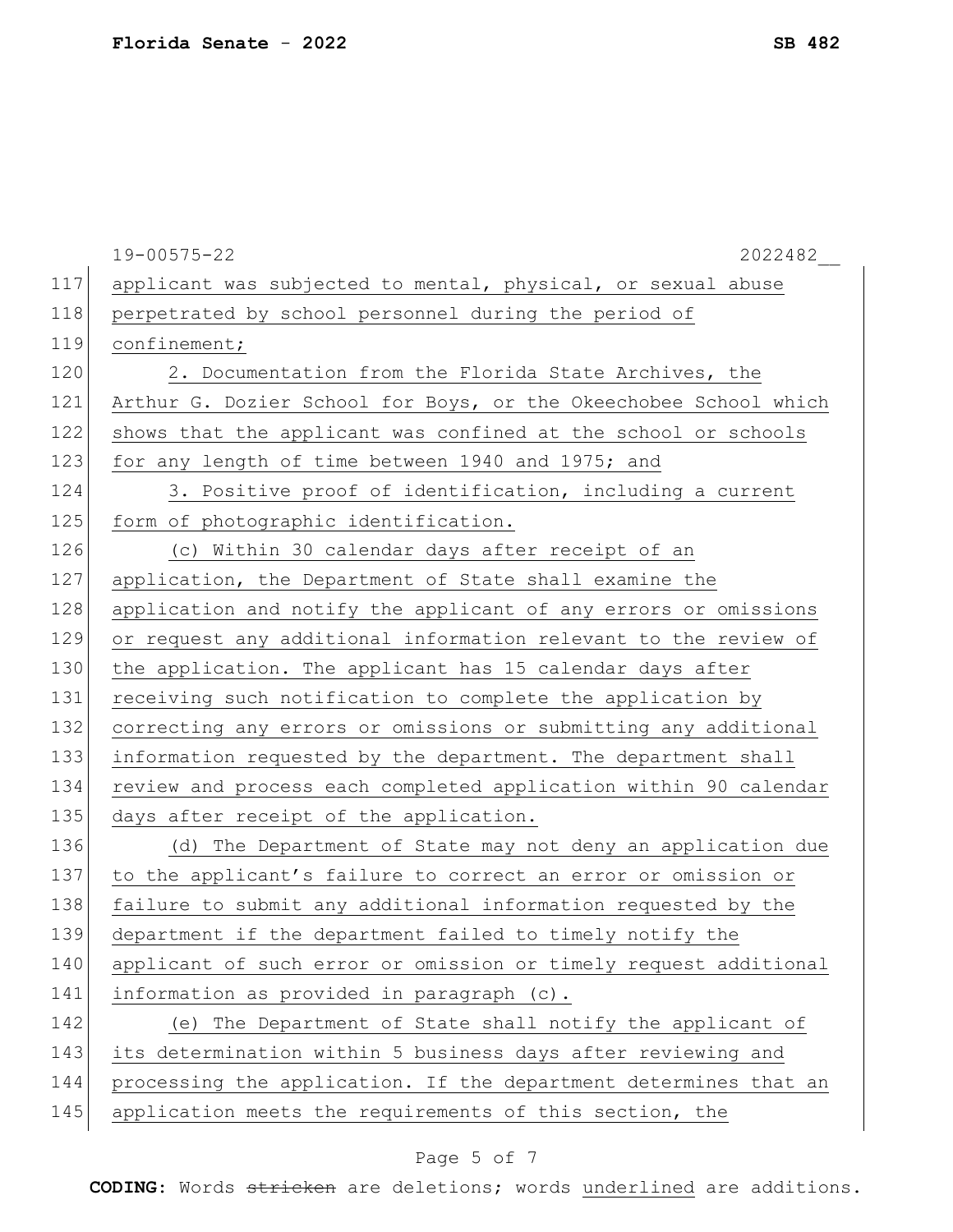|     | 19-00575-22<br>2022482                                           |
|-----|------------------------------------------------------------------|
| 146 | department must certify the applicant as a victim of Florida     |
| 147 | reform school abuse.                                             |
| 148 | (f) No later than December 31, 2022, the Department of           |
| 149 | State must review and process all applications that were         |
| 150 | submitted by September 1, 2022, and must submit a list of all    |
| 151 | certified victims of Florida reform school abuse to the          |
| 152 | President of the Senate and the Speaker of the House of          |
| 153 | Representatives.                                                 |
| 154 | Section 2. (1) Notwithstanding s. 960.03(3), Florida             |
| 155 | Statutes, for purposes of a claim under chapter 960, Florida     |
| 156 | Statutes, by a victim of Florida reform school abuse, as defined |
| 157 | in section 1 of this act, or an intervenor, as defined in s.     |
| 158 | 960.03(9), Florida Statutes, the term "crime" means a felony or  |
| 159 | misdemeanor offense committed by an adult or a juvenile which    |
| 160 | results in a mental or physical injury or death. A mental injury |
| 161 | must be verified by a psychologist licensed under chapter 490,   |
| 162 | Florida Statutes, by a physician licensed under chapter 458 or   |
| 163 | chapter 459, Florida Statutes, who has completed an accredited   |
| 164 | residency in psychiatry, or by a physician licensed under        |
| 165 | chapter 458 or chapter 459, Florida Statutes, who has obtained   |
| 166 | certification as an expert witness pursuant to s. 458.3175,      |
| 167 | Florida Statutes, or s. 459.0066, Florida Statutes.              |
| 168 | (2) Notwithstanding s. $960.065(2)$ (c) and $(3)$ , Florida      |
| 169 | Statutes, a victim of Florida reform school abuse or an          |
| 170 | intervenor may file a claim under chapter 960, Florida Statutes. |
| 171 | (3) Notwithstanding s. 960.07, Florida Statutes, a victim        |
| 172 | of Florida reform school abuse or an intervenor may file a claim |
| 173 | under chapter 960, Florida Statutes, within 1 year after the     |
| 174 | effective date of this act.                                      |
|     |                                                                  |

# Page 6 of 7